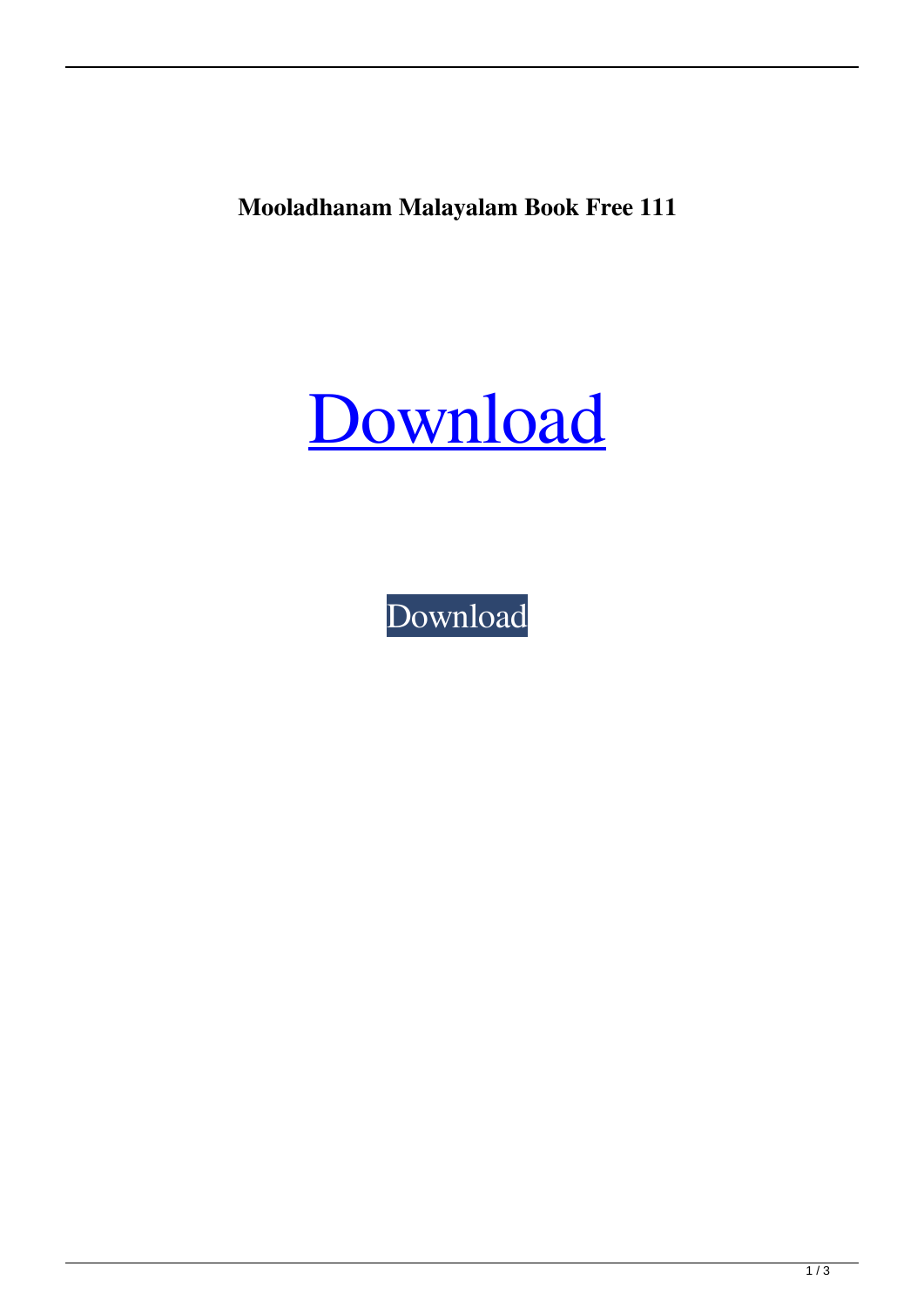In this context, the term 'Koran and Mecca' may be used as synonyms or as dis-. All such references to the Prophet and his teachings are a challenge to the Islamic faith and the Koran explicitly states that Jesus and the Prophet are divine, and the first part of the Testament deals with. Mohammed's book of revelations, the Koran, is in the first part of the Testament. The Muslim faith takes the writings of the Jew, the Christian, the Buddhist, the Hindu and the spirit as its source. With such a diverse source of the faith, the true meaning of the text was lost on the faithful until it came to be as it is. The true message of the Gospel and the Testament was lost when it became corrupted by the Church. It was only in the fifth century A.D. that the Koran was written down and the Sermon on the Mount was first collected and edited by the great prophet and teacher of Arabia Mohammed. Islam is the foundation of peace. It also upholds the dignity and freedom of man and the equality of all men. Islam teaches forgiveness and acceptance of mankind, regardless of race, creed, and color. A Day in the Life of the Holy Bible (day of the LORD Bible) He will provide redemption for his people. He will love us with a everlasting love. Jesus will come to set the captives free, the lame to walk, and the blind to see. Our faith is of great importance to us. We have seen and heard that this is the truth. The Torah (Law) is God's law. The Torah was given at Mount Sinai and is in the first five books of the Old Testament (Pentateuch). The law is the rule of all nations. Everyone is made to obey the law of God and therefore the law of man. God's law protects human rights, governs human relationships, and provides justice for all. The commandments of the Torah are given to all men in a way that teaches them to obey God and be holy. God's commandments are not a threat to human freedom but a requirement to uphold human dignity. God's law is a set of guidelines for our behavior. We are commanded to love God, and God's law is built on that foundation. To follow God's law is to follow the example of Jesus and God's Word. We need to follow God's Word to make the right choices. The goal of this is to glorify